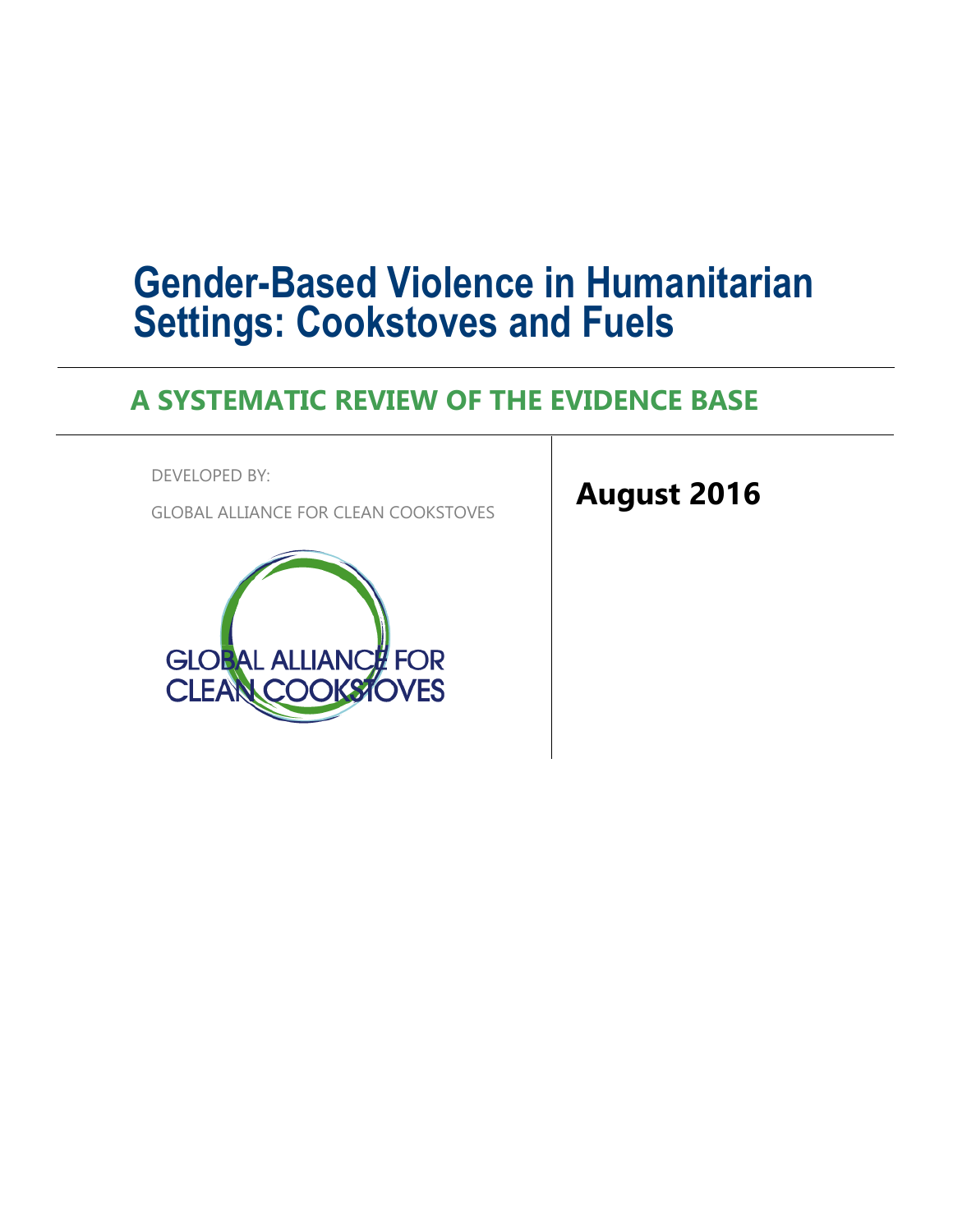## **Acknowledgements**

The Global Alliance for Clean Cookstoves is grateful to the individuals and organizations who provided comments on this work, including the International Center for Research on Women (ICRW), the Women's Refugee Commission (WRC), and the United Nations Environment Programme (UNEP).



This work was made possible through generous support by UK aid from the UK government.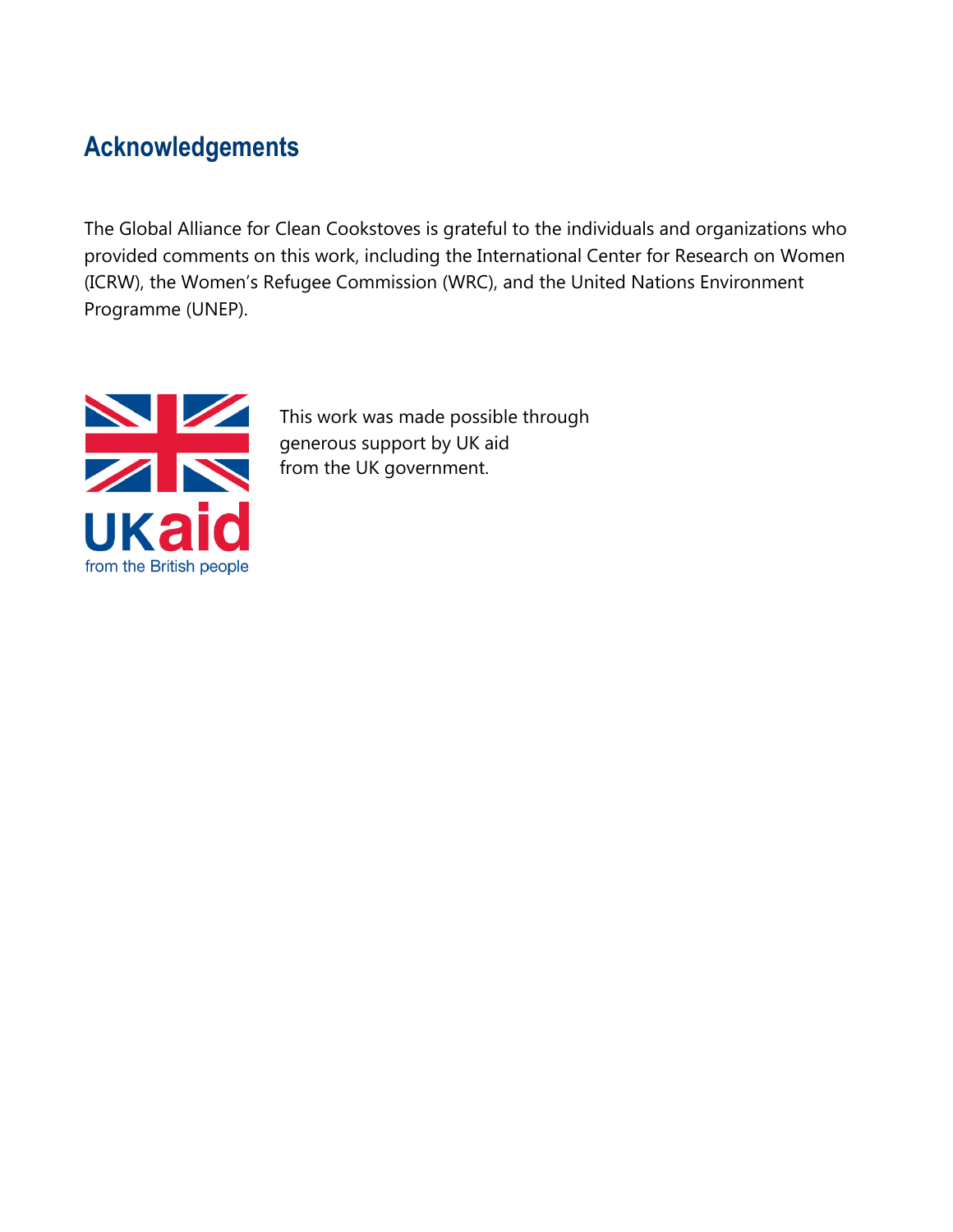## **Acronyms**

| ARRA          | Administration for Refugee and Returnee Affairs (Ethiopia) |
|---------------|------------------------------------------------------------|
| <b>CRSM</b>   | Comite De Rehabilitation Du Sinistre Dans Son Milieu       |
| <b>DRC</b>    | Democratic Republic of the Congo                           |
| <b>FAO</b>    | Food and Agriculture Organization of the United Nations    |
| GIZ           | Deutsche Gesellschaft für Internationale Zusammenarbeit    |
| GBV           | Gender-based violence                                      |
| <b>IASC</b>   | <b>Inter-Agency Standing Committee</b>                     |
| <b>IDP</b>    | Internally displaced person                                |
| <b>ILF</b>    | International Lifeline Fund                                |
| <b>IRC</b>    | <b>International Rescue Committee</b>                      |
| M&E           | Monitoring and evaluation                                  |
| POU           | Point of use                                               |
| <b>SAFE</b>   | Safe Access to Fuel and Energy                             |
| SAG           | Sustainable Action Group                                   |
| <b>UN</b>     | <b>United Nations</b>                                      |
| <b>UNHCR</b>  | United Nations High Commissioner for Refugees              |
| <b>UNICEF</b> | United Nations International Children's Emergency Fund     |
| <b>WFP</b>    | United Nations World Food Programme                        |
| <b>WRC</b>    | Women's Refugee Commission                                 |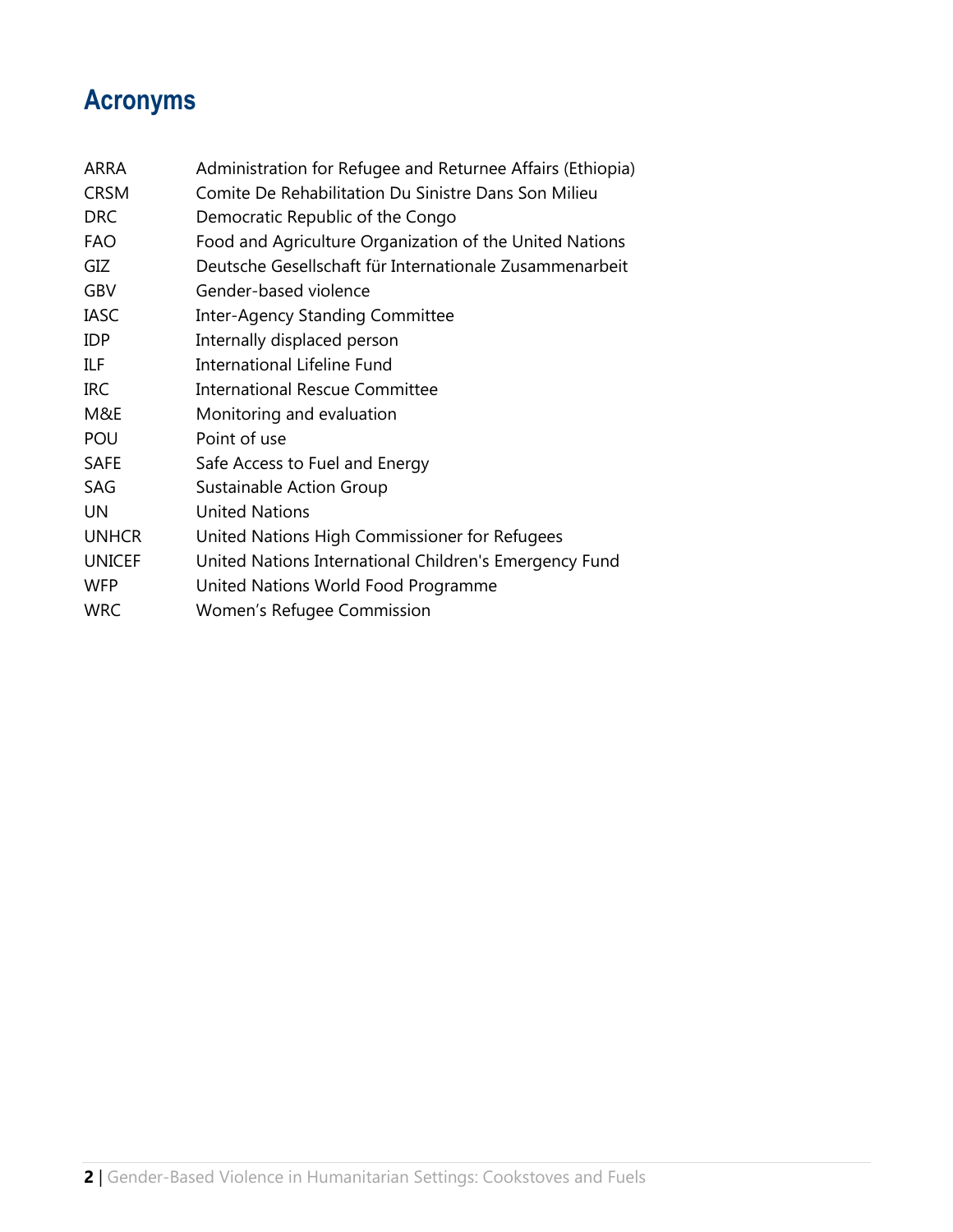## **Table of Contents**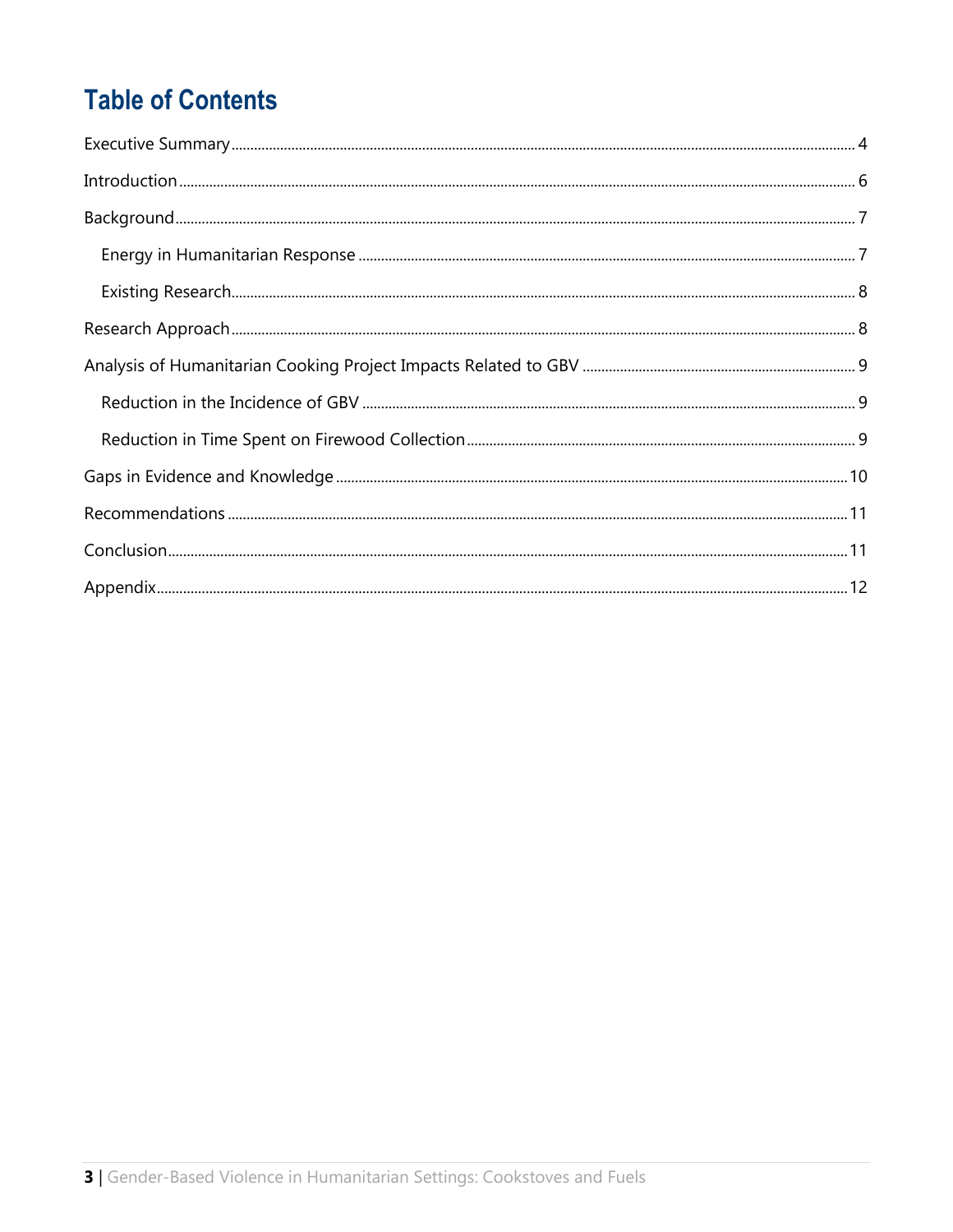#### **Executive Summary**

This paper outlines evidence and highlights gaps in knowledge on the impacts that adoption of clean and/or efficient cookstoves and fuels can have on reducing the risk and incidence of gender-based violence (GBV)<sup>i</sup> in humanitarian settings.<sup>ii</sup> Its purpose is to assess existing project data and research in order to evaluate the evidence base, better understand whether humanitarian energy programs intending to reduce GBV measured their impacts, and learn whether or not these projects actually reduced the risk or incidence of GBV. The paper provides a brief background on how energy access fits within humanitarian response structures, analyzes the documented impacts of humanitarian cooking interventions on GBV, identifies gaps in evidence and knowledge, and finally provides recommendations to strengthen the evidence base.

In 2015, 65.3 million people, or one person in 113, were forcibly displaced from their homes as a result of persecution, conflict, generalized violence, or human rights violations; <sup>1</sup> approximately 20 million additional people were displaced by natural disasters.<sup>2</sup> Many of these crisis-affected people rely on three-stone fires and traditional fuels such as wood, animal dung, and agricultural waste for cooking, which negatively impacts their health, food security, safety, and the environment. On average, firewood collectors, who are predominantly women, walk more than five hours per trip to collect fuel to cook food for their families, risking physical and sexual assault, abuse, and injury. <sup>3</sup> A 2014 United Nations High Commissioner for Refugees (UNHCR) survey found that, over a six-month period, incidents of

rape were reported by 4% of refugee households in Uganda and 5% of refugee households in Chad.<sup>4</sup> These numbers are almost certainly underestimated due to the stigma around reporting rape; however, even these low estimates mean that more than 1,197 refugee women living in UNHCR's camps in Uganda and Chad were raped during firewood collection over a six-month period – an average of seven rapes per day.<sup>iii</sup> The risks of GBV related to firewood collection for cooking in crisis settings are clear. What is lacking is a compelling evidence base that shows whether and how cookstove and fuel projects can reduce these risks and reduce the overall frequency of GBV.

A stronger evidence base on the relationship between GBV and cookstove and fuel interventions could spur action among donors, policymakers, and other critical stakeholders, as well as increase the prioritization of energy access for crisis-affected people. Addressing research gaps has catalyzed action on lifesaving interventions in other humanitarian sectors, and energy access could benefit from the same approach. Evidence that conclusively links clean and/or efficient cooking technologies and fuels to life-enhancing outcomes for crisis-affected people is crucial to ensuring continued funding and implementation of effective cooking solutions in humanitarian settings. It is also necessary to ensure that donors and implementers can make informed decisions about which programs to implement to maximize protection impacts.

While there is evidence of the connection between firewood collection and the risk of GBV, a review of the existing literature and project data reveals

<sup>i</sup>For the purpose of this paper, the term "gender-based violence" (GBV) refers specifically to non-partner violence – sexual and physical abuse committed by

someone other than an intimate partner – unless otherwise indicated.

ii In this paper, "humanitarian settings" refers to refugee camps, settlements of internally displaced people (IDPs), or similar crisis-affected areas.

iii This assumes that only one woman per household was raped once over a period of six months.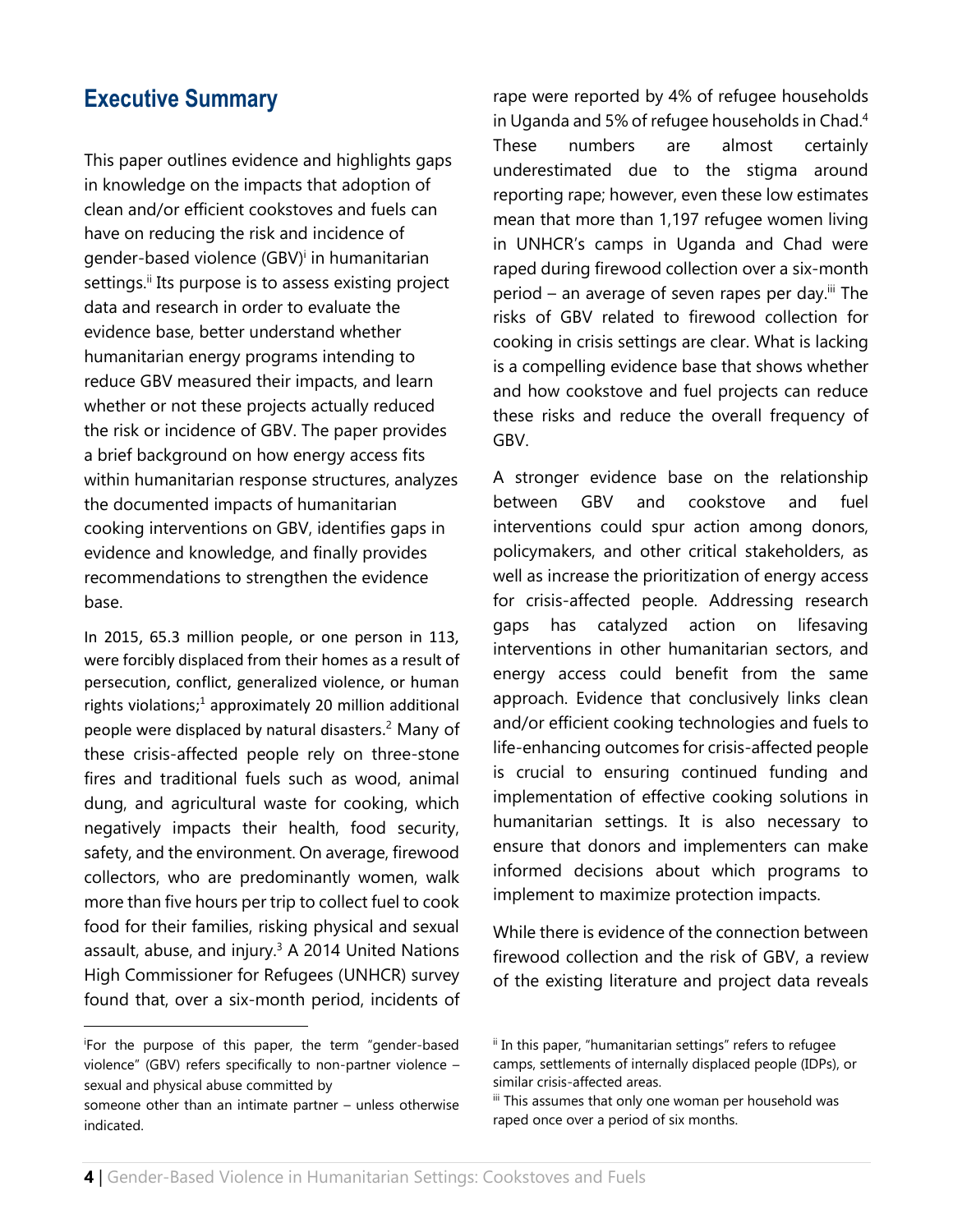that there is a dearth of evidence on if and how clean cooking interventions have a significant protection impact. Of the 126 humanitarian cooking projects reviewed as part of this research, 15 included reduction of GBV as an objective. Within these 15 projects, only one attempted to measure incidence of GBV before and after the project's implementation. Four of the 15 projects measured other baseline indicators related to the risk of GBV, such as the number of firewood collection trips, hours spent collecting firewood, and/or distance traveled, but only two of these projects also measured the selected indicators at the end-line. In these two projects, the data showed that improved access to cooking energy reduced the time spent collecting firewood and the number of collection trips. The one project that measured the frequency of GBV in both baseline and end-line assessments, a firewood project in Dadaab, Kenya by UNHCR and [Deutsche](https://www.giz.de/en/html/index.html)  [Gesellschaft für Internationale Zusammenarbeit](https://www.giz.de/en/html/index.html)  [\(GIZ\),](https://www.giz.de/en/html/index.html) found that providing firewood to refugees resulted in fewer firewood collection trips, which in turn resulted in a reduced number of rapes occurring during firewood collection. Given an increase in rapes within the camp overall, however, the number of total rapes in the camp did not significantly decrease during the implementation period.

Since the vast majority of projects (86.7%) did not measure baseline and end-line data for any GBVrelated indicators, the credible evidence base for which types of humanitarian energy programs effectively reduce the risk and incidence of GBV remains small, thus demonstrating the critical importance of conducting further research and rigorous evaluations of projects being implemented with an objective to reduce GBV. Addressing the evidence gap will also allow humanitarian implementers and donors to better identify and implement programs that will have

the greatest impact on GBV outcomes for crisisaffected populations.

Based on a review of the data, the Global Alliance for Clean Cookstoves (Alliance) recommends the following actions for donors, humanitarian agencies, and energy stakeholders:

First, donor organizations should commission research and evaluations by humanitarian implementers and academic institutions to examine GBV-related indicators and outcomes associated with cookstove and/or fuel interventions through baseline, mid-line, and endline assessments. A portion of these evaluations should include research on GBV incidence, in order to explore whether or not there truly is a causal relationship between cookstove and fuel programs and reduced incidence of GBV.

Second, academic institutions undertaking research in these settings should train implementing partners to conduct quality baseline and end-line evaluations that include GBV indicators, in order to build the capacity of energy project stakeholders to properly measure and evaluate protection concerns.

Third, a consortium of researchers, implementers, and GBV and energy experts, in coordination with the [Safe Access to Fuel and Energy \(SAFE\)](http://www.safefuelandenergy.org/)  [Humanitarian Working Group,](http://www.safefuelandenergy.org/) should create a common methodology and set of indicators for measuring protection outcomes related to energy access in humanitarian settings. It should build on existing measurement approaches and best practices of the GBV sector and be directly applicable for humanitarian and energy practitioners. The methodology should consider the larger landscape of GBV in humanitarian settings in order to understand how decreasing firewood collection needs may affect overall incidents of GBV and take into account potential unintended consequences.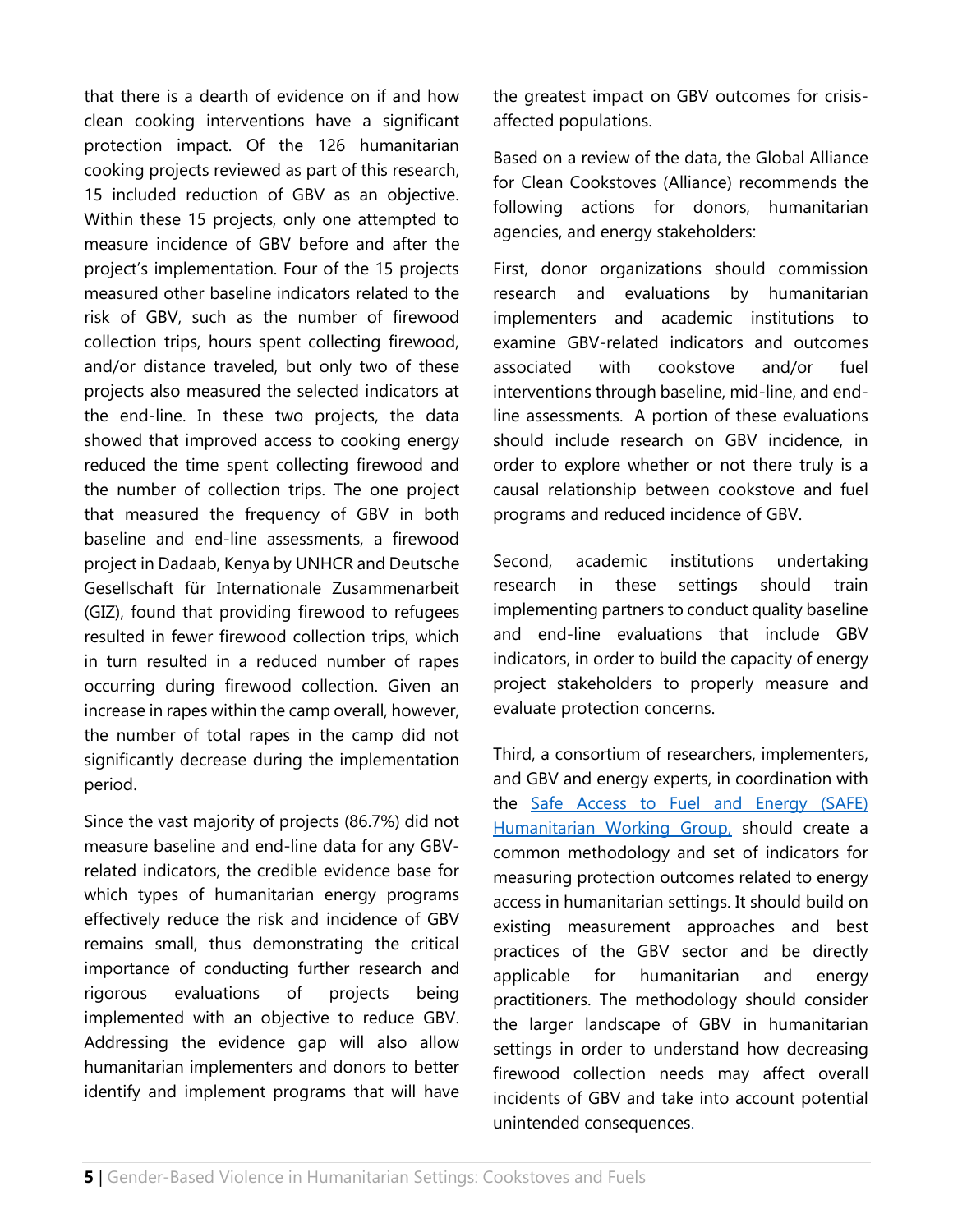Lastly, the Alliance urges GBV and protection experts to increase their involvement in the humanitarian energy sector, including through participation in the SAFE Humanitarian Working Group, to ensure that the energy access sector can leverage the deep knowledge of GBV experts in the design, implementation, and monitoring and evaluation (M&E) of these projects.

Given the potential impact on the lives of women and girls, immediate action must be taken to research and fully understand the connections between GBV and cooking interventions. However, increasing access to clean and/or efficient cookstoves and fuels will not completely address problems related to women's exposure to GBV in humanitarian settings. Research should therefore examine the multifaceted aspects of protection risks, such as the various reasons (other than fuel collection) that women and girls might leave their camps or travel far from their homes.

#### **Introduction**

The world is currently witnessing the highest levels of human displacement on record, with millions of people requiring protection and support. Addressing protection concerns associated with firewood collection, an activity predominantly conducted by women, is an overlooked area in humanitarian response. In refugee camps in sub-Saharan Africa, women spend five hours on average per trip to collect firewood, which puts them at risk for physical and sexual assault, abuse, and injury.<sup>5</sup> In a 2014 study, UNHCR found that 42% of the 673 refugee households surveyed in Chad had at least one member that experienced incidents of physical or verbal assault, theft, attempted rape, rape, or other forms of violence during firewood collection over the six-month recall period. The same survey conducted in Uganda's refugee camps found similar statistics: 41% of 702 surveyed households had at least one member that experienced violence during firewood collection over the past six months.<sup>6</sup>

In order to understand how to strengthen the evidence base on the connections between firewood collection needs and the risk and incidence of GBV, the Alliance mapped existing research and identified knowledge gaps. A strong evidence base can spur action among donors, policymakers, and other critical stakeholders and increase the prioritization of energy access for crisis-affected people. The humanitarian community has seen similar examples in other sectors, where addressing research gaps propelled prioritization of lifesaving interventions. For example, before 2003, Point of Use (POU) water treatment technologies were not widely used due to the lack of evidence connecting their usage to health outcomes. After several seminal field studies demonstrated the benefits of POU technology, advocates, including UN agencies, private sector entities, and international nongovernmental organizations, recommended wide scale implementation of POUs.<sup>iv</sup> A similar body of evidence linking clean cooking technologies and fuels to life-enhancing outcomes can be equally critical to achieving large-scale implementation and adoption of the most effective clean and efficient cooking interventions in humanitarian settings. It is also necessary to ensure that donors

iv This evidence let to the World Health Organization (WHO) becoming an advocate for household water treatment. The WHO sponsored the formation of the International Network to Promote Household Water Treatment and Safe Storage of which over 30 representatives from UN agencies, private sector entities, international NGOs and research institutions are a part. In 2011 UNICEF joined as a sponsoring partner.

The organization advocates for household water treatment and continues to develop the body of research around POUs. References:

Clasen, T., Mintz, E. (2004). International network to promote household water treatment and safe storage [news and notes]. Emerg Infect Dis [serial on the Internet]. Retrieved from [http://dx.doi.org/10.3201/eid1006.040243.](http://dx.doi.org/10.3201/eid1006.040243)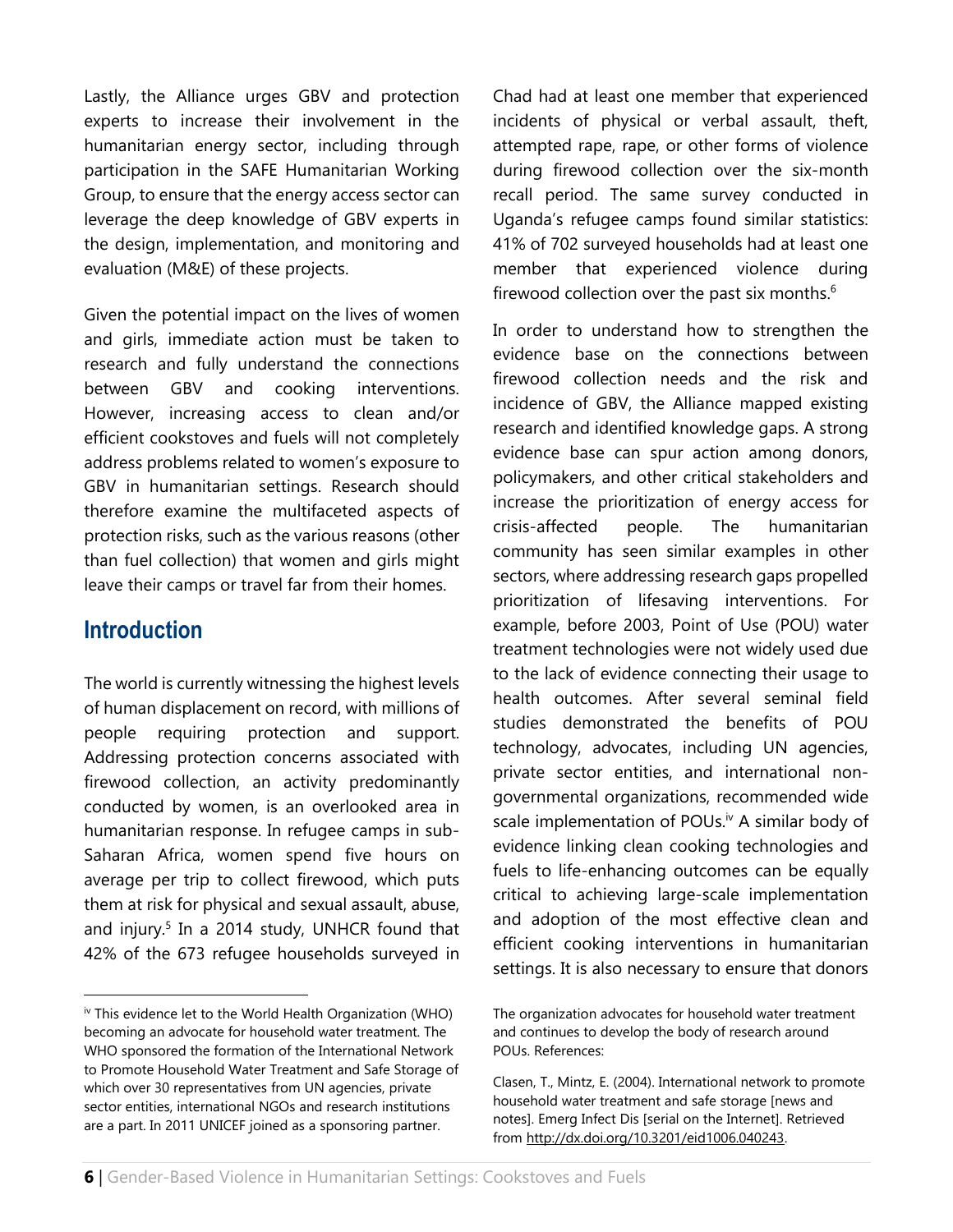and implementers can make informed decisions about which programs to implement to maximize protection impacts.

### **Background**

#### Energy in Humanitarian Response

In order to put the recommendations from this literature review in context, it is important to understand the history of energy access in humanitarian response and current efforts to increase it. In March 2007, the United Nations Inter-Agency Standing Committee Task Force on Safe Access to Firewood and Alternative Energy [\(IASC Task Force on SAFE](http://www.safefuelandenergy.org/about/history.cfm)) was established "to reduce exposure to violence, contribute to the protection of and ease the burden on those populations collecting wood in humanitarian settings worldwide, through solutions which will promote safe access to appropriate energy and reduce environmental impacts while ensuring accountability." The task force was originally cochaired by UNHCR, the UN World Food Programme (WFP), and the Women's Refugee Commission (WRC). Fourteen other agencies participated in the task force "to help create a formal commitment to address the pressing needs and challenges related to cooking fuel in humanitarian settings." Over the course of two years, the task force increased recognition of cooking energy needs and created IASC guidelines on how to develop a coordinated, multi-sectoral fuel strategy for humanitarian settings, which takes into account associated protection risks. 7

Today, the IASC Task Force on SAFE has transitioned into the [SAFE Humanitarian Working](http://www.safefuelandenergy.org/) 

[Group,](http://www.safefuelandenergy.org/) and is no longer housed under the IASC. It is currently co-chaired by the Alliance, WFP, and the Food and Agriculture Organization of the United Nations (FAO) with a Steering Committee comprised of UNHCR, Mercy Corps, WRC, and other humanitarian agencies. The Working Group's scope has expanded to encompass energy access for crisis-affected populations more broadly – including cooking, heating, lighting, and powering – and it operates as the central coordinating body for energy response in humanitarian settings. However, energy access is still largely unaccounted for in humanitarian assistance, including in the United Nations cluster system.<sup>v</sup> This means that no one agency or organization is formally mandated by the UN and its partners to coordinate energy response in humanitarian crises.

The risks of non-partner physical and sexual violence related to firewood collection for cooking in crisis settings are clear. Recognition of this connection prompted the inclusion of fuelefficient cookstoves as a minimum standard in humanitarian response under the guidelines of the Sphere Project – a voluntary initiative that brings a wide range of humanitarian agencies together around the common goal of improving the quality of humanitarian assistance and accountability of humanitarian actors. The Sphere Handbook, Humanitarian Charter and Minimum Standards in Humanitarian Response, is an internationallyrecognized set of common principles and universal minimum standards in life-saving areas of humanitarian response.vi The inclusion of efficient cookstoves in this Handbook reflects the growing recognition from humanitarian organizations of the risks associated with cookingrelated needs. Humanitarian agencies are now

<sup>v</sup> For more information on the UN cluster system, visit [http://www.unocha.org/what-we-do/coordination](http://www.unocha.org/what-we-do/coordination-tools/cluster-coordination)[tools/cluster-coordination.](http://www.unocha.org/what-we-do/coordination-tools/cluster-coordination)

vi Cooking is included in "Non-food items standard 3." For more information, see the Sphere Handbook: [http://www.spherehandbook.org/en/non-food-items](http://www.spherehandbook.org/en/non-food-items-standard-3-cooking-and-eating-utensils/)[standard-3-cooking-and-eating-utensils/.](http://www.spherehandbook.org/en/non-food-items-standard-3-cooking-and-eating-utensils/)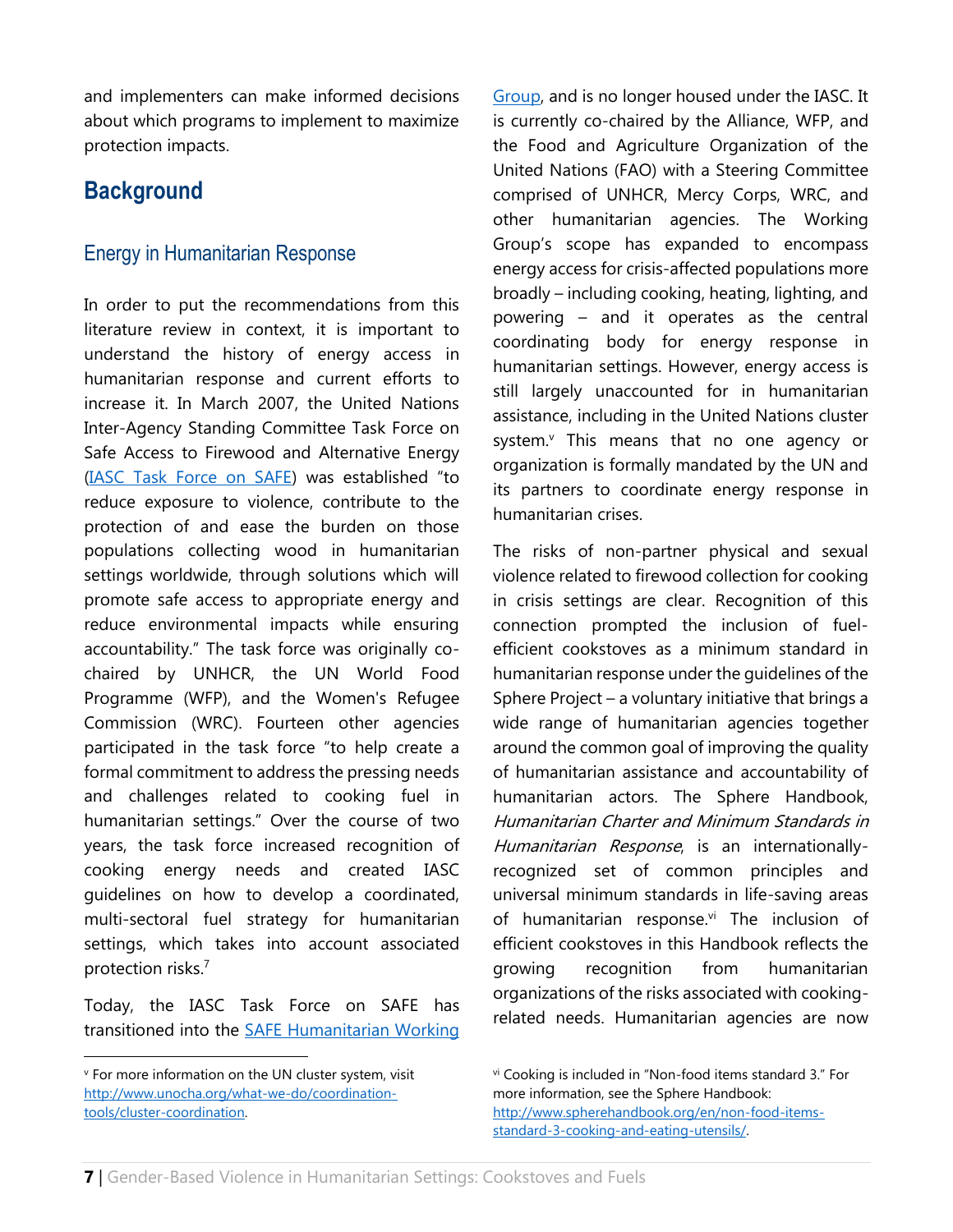working together to promote alternative fuels, clean and efficient cookstoves, and better overall energy access in humanitarian settings.

#### Existing Research

Overall, there is a general lack of quantitative evidence on impacts, particularly regarding if and how increasing access to energy can actually reduce incidence and risk of GBV. In a 2014 study funded by the World Bank, Arango et al. summarized the existing research: "Some have argued that energy and water-related projects may reduce the time women spend fetching firewood or water, and thus could minimize their exposure to assault and harassment." In trying to find more information, however, they "found no impact evaluations that tested these interventions." 8 In a 2015 landmark study conducted by Mary Ellsberg et al. entitled "Prevention of violence against women and girls: what does the evidence say?" the authors found that there were "several areas in which the evidence base is small or non-existent. We found… few evaluations from humanitarian and emergency situations." Among interventions to prevent non-partner sexual assault they found that "no studies address sexual violence in conflict settings."<sup>9</sup> Beyond the lack of impact evaluations and rigorous assessments related to energy access and the risk of GBV, energy project reports and data are also often buried in grey literature – materials and research produced by organizations that are not available to outside researchers or the public.

### **Research Approach**

For this paper, the Alliance conducted a literature review in 2014 of 41 existing reports related to GBV and cookstoves and fuel in humanitarian situations, including refugees, internally displaced people (IDPs) and those affected by natural disasters. Keywords used in the search included GBV, violence, sexual assault, firewood, fuel, and cookstoves.

In an effort to uncover existing quantitative data demonstrating that cooking interventions reduced the risk of GBV, the Alliance undertook a detailed project mapping exercise. The Alliance solicited information from 16 members of the SAFE Humanitarian Working Group and more than 70 other humanitarian organizations, requesting them to submit project documents, reports, and evaluations of all energy access interventions they had implemented in humanitarian settings. Through this process, the Alliance collected information on more than 126 energy projects and mapped them publicly on the SAFE Humanitarian Working Group's website.vii

The Alliance then determined which projects stated GBV-related objectives.viii Of the 126 projects, 15 (12%) included at least one objective related to GBV. These 15 projects (see Appendix) were then systematically analyzed to determine what impacts were demonstrated regarding reduction in the incidence of GBV, reduction in GBV-related risks during firewood collection, and improvement in perceived safety during firewood collection.

vii This project map continues to be updated and can be viewed at [http://www.safefuelandenergy.org/where-we](http://www.safefuelandenergy.org/where-we-work/index.cfm)[work/index.cfm.](http://www.safefuelandenergy.org/where-we-work/index.cfm) In addition to cooking projects, it also includes lighting, heating, and powering interventions.

viii Objectives were included that used any of the following terms: sexual and gender-based violence (SGBV), GBV, rape, violence against women, attacks on women, and/or sexual assault.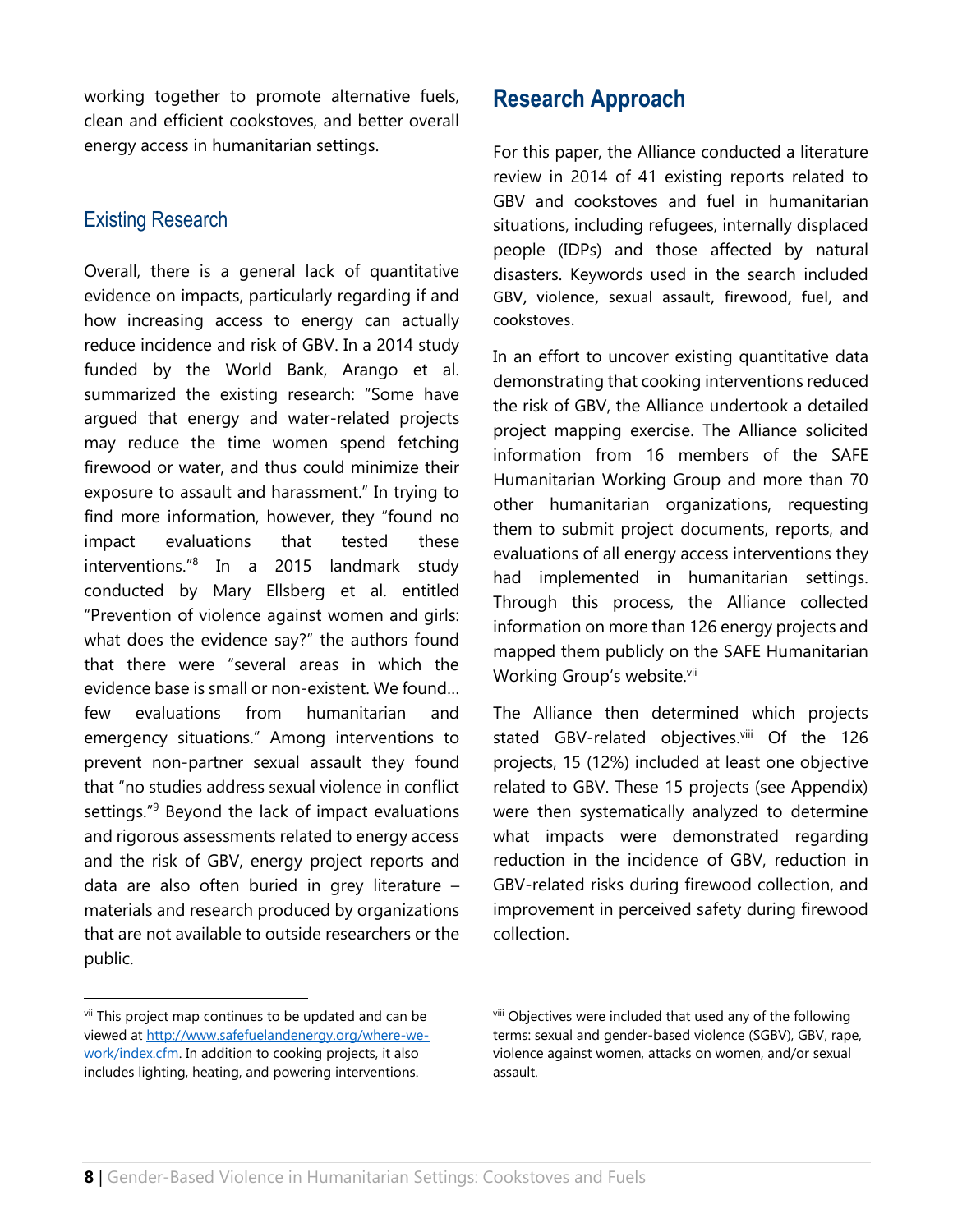### **Analysis of Humanitarian Cooking Project Impacts Related to GBV**

#### Reduction in the Incidence of GBV

Of the 15 projects with GBV-related objectives, only one attempted to measure the incidence of GBV. This is likely due to the fact that GBV incidence is notoriously difficult to measure due to the social stigma around sexual assault, which leads to underreporting. There are also ethical and security issues with collecting GBV information, as some victims may fear reprisal. Researchers must be careful to appropriately train and sensitize interviewers, and must have referrals on hand for victims that report sexual violence and request counseling or other services.

The project that did examine incidence of GBV at both the baseline and end-line was the UNHCR and GIZ Firewood Project – a firewood distribution intervention in Dadaab camp in Kenya – and it only measured the incidence of rape among women. It also did not include other types of non-partner violence, including attempted rape, sexual harassment, and physical assault. The evaluation "demonstrated a decrease of 45% in firewood collection rapes during periods of full firewood coverage" due to the fact that women were making fewer trips and spending less time collecting firewood.<sup>ix</sup> However, despite being provided all of the firewood necessary for their household cooking needs, women and girls continued to collect firewood. This reflected the need to earn income from firewood sales among some groups of women and girls. Additionally, rapes in non-firewood collection situations increased during the same period. The evaluation found that the overall incidence of reported rape decreased by no more than 10% during the period

when households were fully supplied with firewood.<sup>10</sup> In other words, while supplying enough firewood to meet household cooking needs appears to have reduced the incidence of rapes, it is difficult to conclude that firewood provision is a wholly successful strategy for preventing rape or that firewood distribution alone is enough.

More evidence is needed to conclusively connect reductions in the time spent and distance traveled during firewood collection to a reduction in total incidence of non-partner rape, attempted rape, sexual harassment, and sexual and physical assault in humanitarian settings. Further research must also consider the larger landscape of GBV in humanitarian settings in order to understand how decreasing firewood collection needs may affect overall incidences of GBV. This includes considering potential unintended consequences, such as an increase in intimate partner violence if women spend more time in their homes.

#### Reduction in Time Spent on Firewood Collection

Of the 15 humanitarian energy projects that included reduction in GBV as an objective, four measured baseline factors related to the risk of GBV during firewood collection. Only two of the 15 projects also measured these same outcomes at the end-line: the Berkeley Darfur Stove Project (now called Potential Energy) in Darfur, Sudan, and a 2013 project by WRC in North Kivu, the Democratic Republic of the Congo (DRC).

There are several factors indicating a higher risk profile for the incidence of GBV during firewood collection, including:

 $\overline{a}$ 

ix Italics added.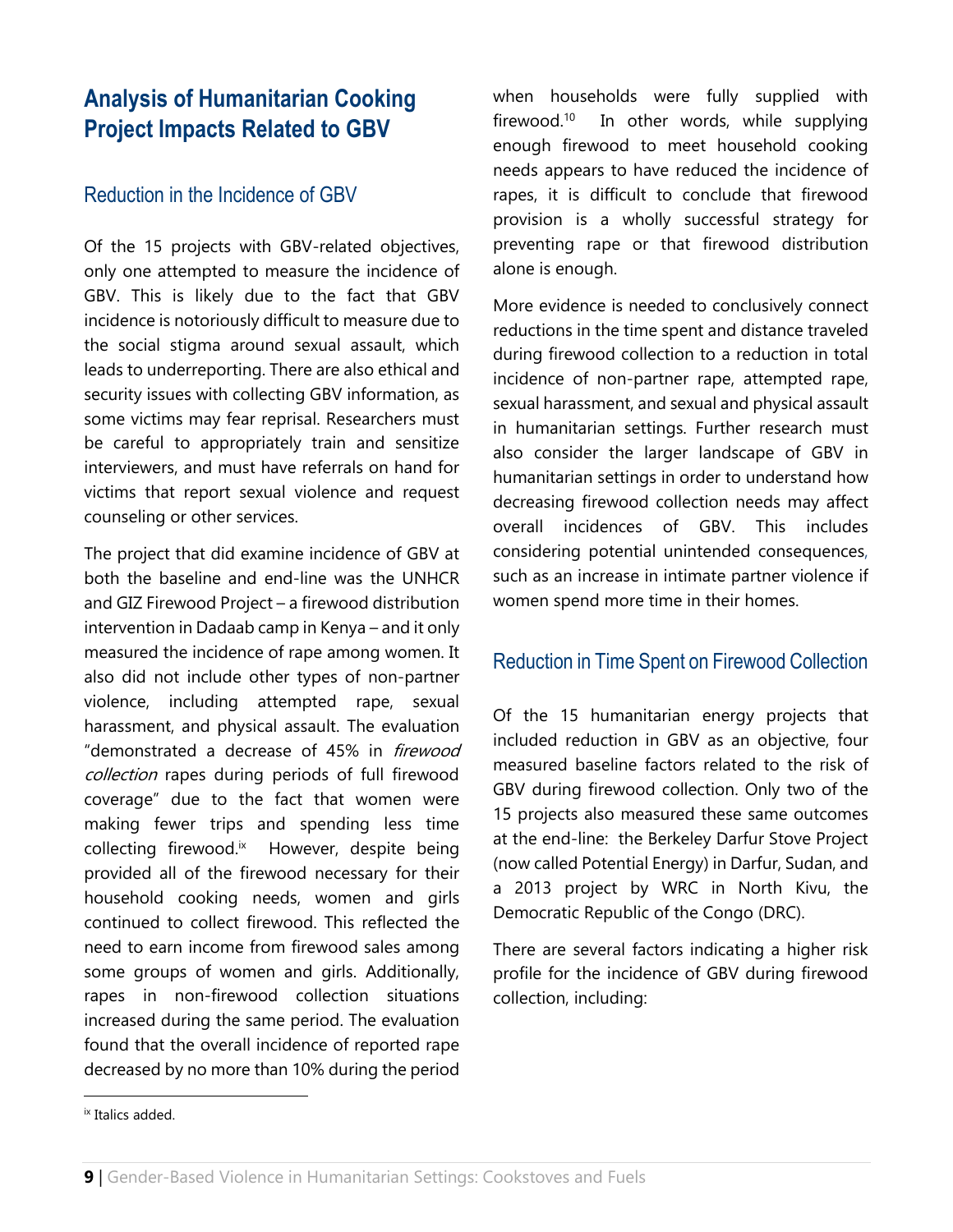- (1) The number of firewood collection trips;
- (2) The number of hours spent during one roundtrip to collect firewood; and
- (3) The number of kilometers traveled during one roundtrip to collect firewood.

It should be noted that while these indicators – fewer and/or shorter trips to collect firewood – can be used as a proxy to measure **exposure** to potential GBV risks, **they cannot be used to measure the incidence of GBV directly.**

The results of the baseline/end-line comparisons from these two projects were promising in terms of reducing factors related to the risk of GBV. WRC found that after the distribution of improved cookstoves in North Kivu, the average number of hours IDP women spent per firewood collection trip decreased from six to four hours, and the number of collection trips dropped by 50%.<sup>11</sup> Similarly in Darfur, the Berkeley Darfur Stove Project found that 50% of respondents reported switching entirely from collecting to purchasing firewood after receiving their efficient stove.<sup>12</sup>

However, a reduction in firewood collection trips, hours spent during firewood collection, or distance travelled during firewood collection cannot be used as proxies for a reduction in the incidence of GBV unless there is evidence that conclusively connects a reduction in these risks to a reduction in the actual occurrence of GBV. The UNHCR/GIZ Firewood Project evaluation makes this connection to some extent, but it only examines the incidence of rape during firewood collection, omitting other critical areas of GBV, such as attempted rape, sexual harassment, and assault.

#### **Gaps in Evidence and Knowledge**

From this desk review, it is clear that there have been very few evaluations measuring the GBV impacts of cookstove and fuel interventions in humanitarian settings. The vast majority of projects (86.7%) that the Alliance examined did not measure GBV-related indicators at all. Of those projects that included objectives to reduce GBV, 93.3% did not measure baseline or end-line incidence of GBV. As discussed above, the one project that did conduct this analysis (UNHCR/GIZ) only focused on non-partner rapes during firewood collection – leaving out other types of GBV that can also occur during firewood collection. Two projects measured indicators related to the risk of GBV during firewood collection; however, clearer association between reducing the time spent and trips taken to collect firewood and reducing GBV during firewood collection is needed. More research must be done to establish the link between these secondary indicators and actual reduction in GBV incidence.

Furthermore, there is a lack of understanding around which cooking interventions are likely to have the strongest protection impacts. For example, only providing firewood that meets household cooking needs may not address all GBV related to firewood collection, as seen in the UNHCR/GIZ Dadaab project. Moreover, as discussed above, existing research does not consider potential unintended consequences of reducing firewood collection trips.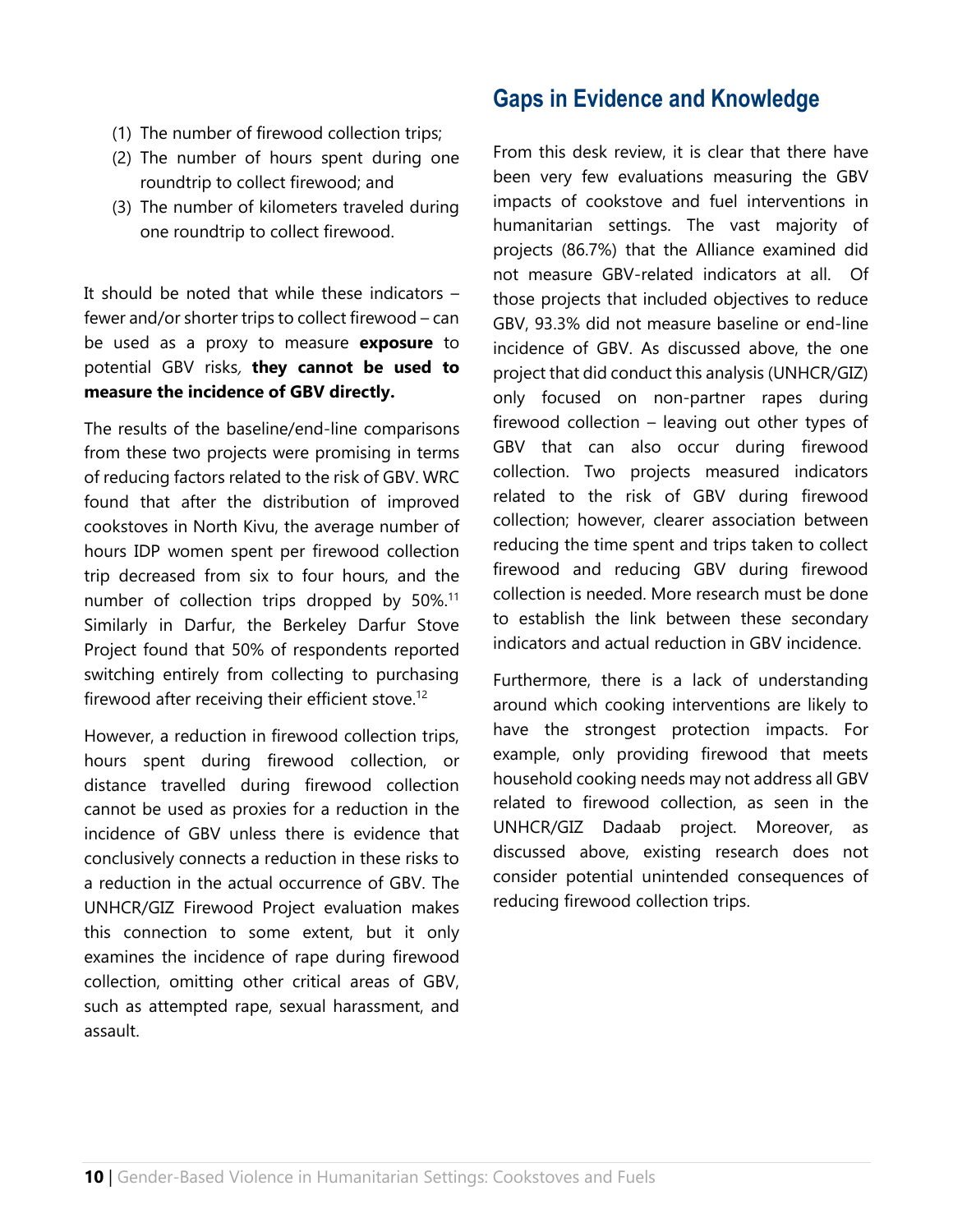#### **Recommendations**

It is critical for humanitarian agencies to begin measuring GBV-related indicators at both the baseline and end-line of humanitarian cooking interventions, especially when a reduction in GBV is stated as a project objective. This is the only way to determine which cooking interventions are most likely to reduce risks and incidences of GBV, as well as increase awareness, prioritization, and funding of the most effective interventions.

Based on a review of the data, the Alliance recommendations the following actions for donors, humanitarian agencies, and energy stakeholders:

First, donor organizations should commission research and evaluations conducted by humanitarian implementers and academic institutions to examine GBV-related indicators and outcomes associated with cookstove and/or fuel interventions through baseline, mid-line, and endline assessments. A portion of these evaluations should include research on GBV incidence, in order to explore whether there truly is a causal relationship between cookstove and fuel programs and reduced incidence of GBV.

Second, academic institutions undertaking research in these settings should train implementing partners to conduct quality baseline and end-line evaluations that include GBV indicators, to build the capacity of energy project stakeholders to properly measure and evaluate protection concerns.

Third, a consortium of researchers, implementers, and GBV and energy experts, in coordination with the [Safe Access to Fuel and Energy \(SAFE\)](http://www.safefuelandenergy.org/)  [Humanitarian Working Group,](http://www.safefuelandenergy.org/) should create a common methodology and set of indicators for measuring protection outcomes related to energy

access in humanitarian settings. It should build on existing measurement approaches and best practices of the GBV sector and be directly applicable for humanitarian and energy practitioners. The methodology should consider the larger landscape of GBV in humanitarian settings in order to understand how decreasing firewood collection needs may affect overall incidences of GBV and take into account potential unintended consequences.

Lastly, the Alliance urges GBV and protection experts to increase their involvement in the humanitarian energy sector, including through participation in the SAFE Humanitarian Working Group, to ensure that the energy access sector can leverage the deep knowledge of GBV experts in the design, implementation, and M&E of these projects.

#### **Conclusion**

To fully achieve the humanitarian sector's mandate to protect the world's most vulnerable, energy needs of crisis-affected people must be met. Given the potential protection impacts, especially for women and girls that can result from access to energy, immediate action must be taken to better understand the potential connections between meeting cooking needs and reduced risk and incidence of GBV. This need is only becoming greater with the surge of displaced people, and the resulting urgency to meet their needs.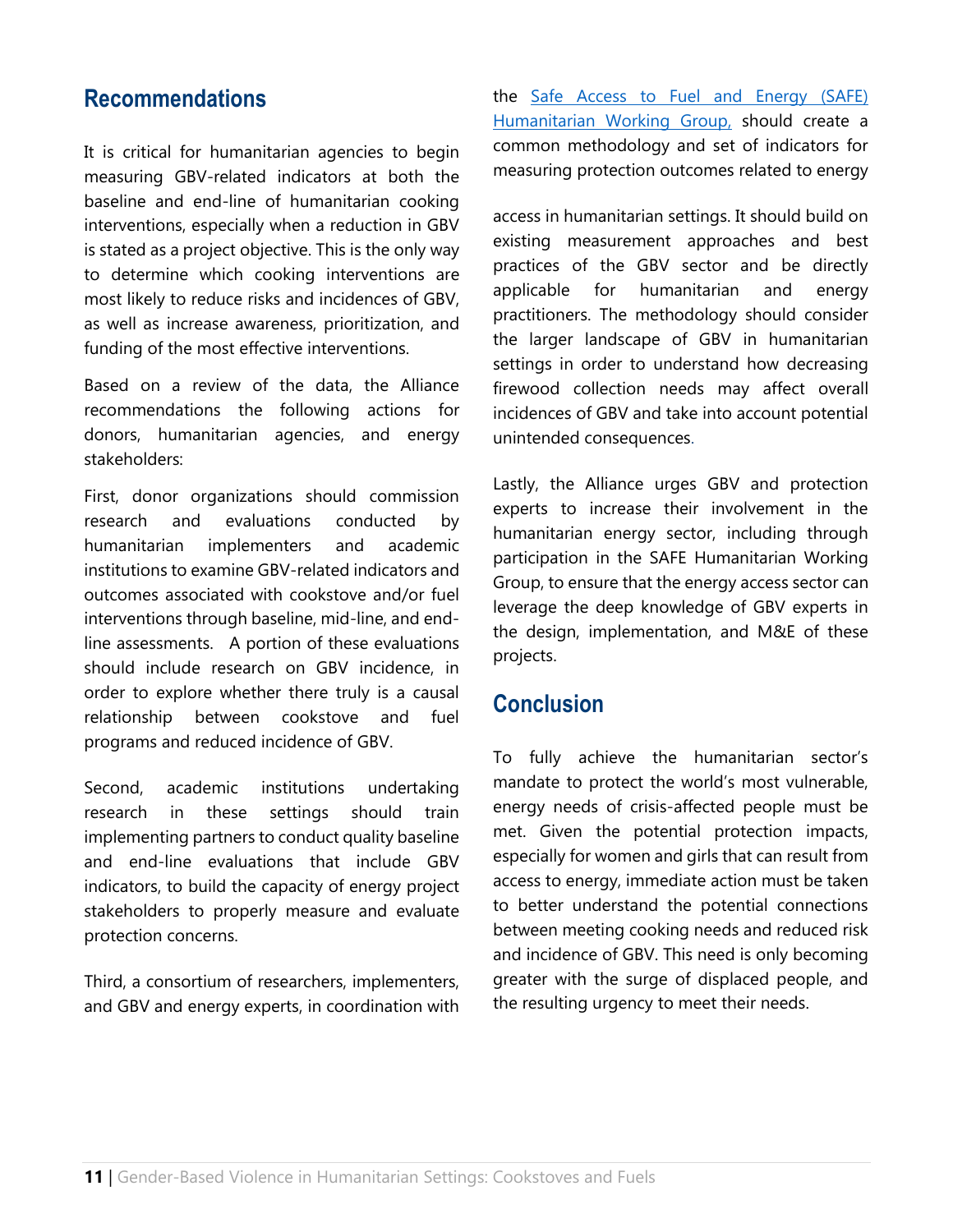### **Appendix**

Of 126 humanitarian energy projects reviewed as part of this research, the following 15 included included objectives to reduce GBV. The following table summarizes, respectively, whether or not each project measured: (1) incidence of GBV (at the baseline and/or end-line), (2) indicators associated with the risk GBV at the baseline, and (3) indicators associated with the risk GBV at the end-line.

To access more information on these projects, visit the Where We Work page on the SAFE Humanitarian Working Group's website at [www.safefuelandenergy.org.](http://www.safefuelandenergy.org/)

| <b>Title of Projects</b><br>with GBV<br><b>Objectives</b>                                                              | <b>Location</b>               | <b>Implementing</b><br>organization     | Project<br>dates    | <b>Baseline/</b><br><b>End-line:</b><br><b>Incidence</b> | <b>Baseline:</b><br><b>Risks</b> | End-<br>line:<br><b>Risks</b> |
|------------------------------------------------------------------------------------------------------------------------|-------------------------------|-----------------------------------------|---------------------|----------------------------------------------------------|----------------------------------|-------------------------------|
| <b>UNHCR Eco-stove</b><br>and Solar Street<br><b>Light Project</b>                                                     | Bangladesh                    | <b>UNHCR</b>                            | $2008 -$<br>2010    | <b>No</b>                                                | <b>No</b>                        | <b>No</b>                     |
| <b>Production of</b><br>briquettes as an<br>alternative energy<br>source                                               | North Kivu,<br><b>DRC</b>     | WFP, CRSM                               | $2013 -$<br>Present | <b>No</b>                                                | <b>No</b>                        | <b>No</b>                     |
| <b>Protecting women</b><br>against all the risks<br>related to firewood<br>collection: saving<br>lives, saving futures | North Kivu,<br><b>DRC</b>     | WRC, IRC                                | $2013 -$<br>2013    | <b>No</b>                                                | Yes                              | Yes                           |
| Gaia CleanCook<br><b>Stove and Ethanol</b><br><b>Project for Refugees</b><br>in Jijiqa and Asosa                       | Somali<br>Region,<br>Ethiopia | UNHCR, ARRA,<br>the Gaia<br>Association | $2005 -$<br>Present | <b>No</b>                                                | <b>No</b>                        | <b>No</b>                     |
| <b>Stove Distribution</b><br>and Livelihoods<br><b>Program in Ethiopia</b>                                             | Ethiopia                      | <b>WFP</b>                              | $2012 -$<br>2013    | <b>No</b>                                                | <b>No</b>                        | <b>No</b>                     |
| Renewable Energy<br><b>Supply Conservation</b><br>Utilization and<br><b>Education (RESCUE)</b><br>Project              | Dadaab,<br>Kenya              | <b>UNHCR, GIZ</b>                       | 1993 -<br>Present   | Yes                                                      | <b>No</b>                        | <b>No</b>                     |
| <b>Stove Distribution</b><br>and Small Scale<br><b>Artisan Training</b>                                                | Mogadishu,<br>Somalia         | <b>UNICEF</b>                           | $2012 -$<br>Present | <b>No</b>                                                | Yes                              | <b>No</b>                     |
| <b>Stove Distribution in</b><br>Mogadishu                                                                              | Mogadishu,<br>Somalia         | <b>UNICEF, Relief</b><br>International  | $2013 -$<br>2013    | <b>No</b>                                                | <b>No</b>                        | No                            |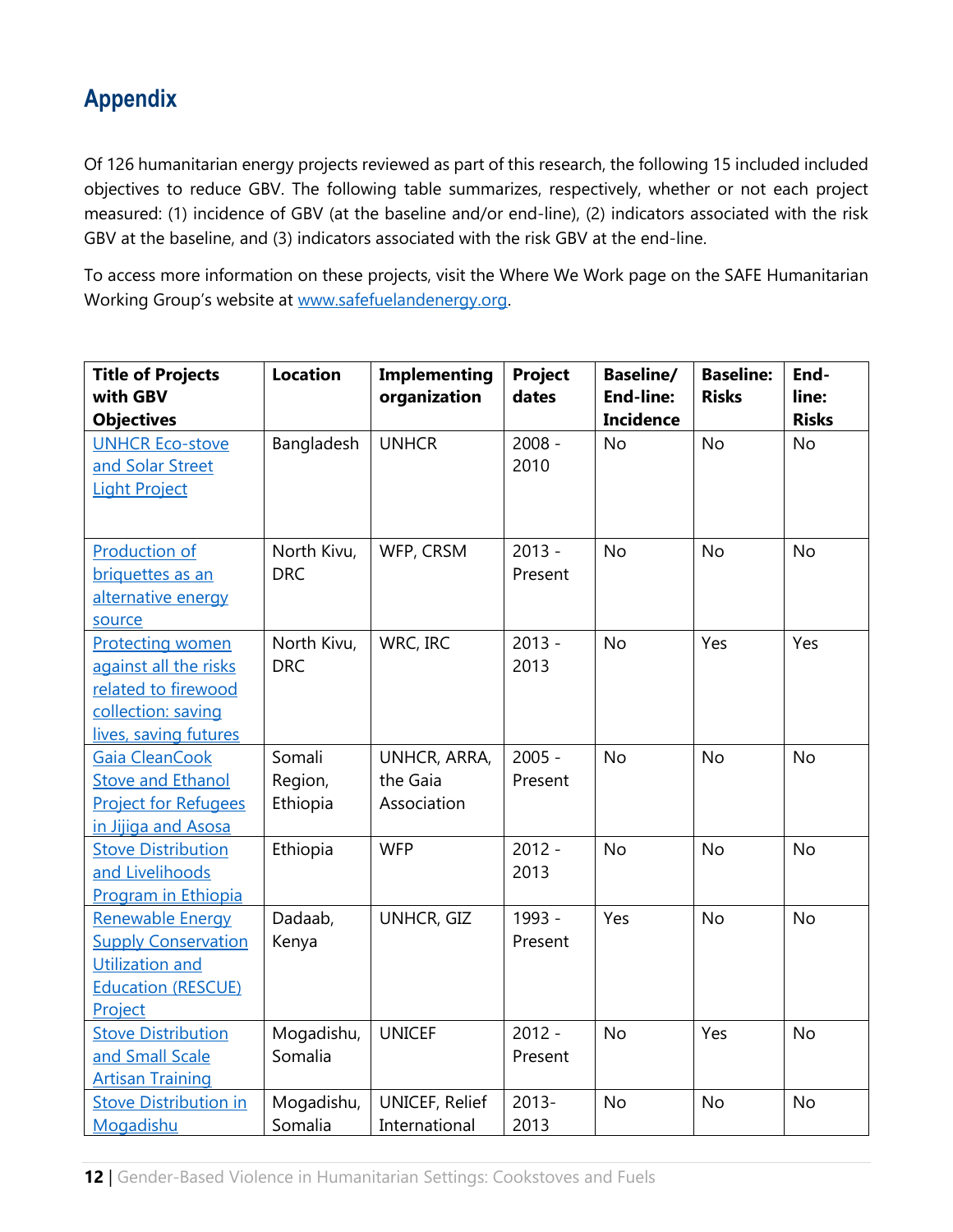| <b>Alternative Fuels and</b><br><b>Fuel Efficient Stoves</b><br>for IDP Protection<br>and Environmental<br>Conservation in<br>Darfur | Darfur,<br>Sudan    | Oxfam                                                                                | $2006 -$<br>2007    | <b>No</b> | <b>No</b>               | <b>No</b>      |
|--------------------------------------------------------------------------------------------------------------------------------------|---------------------|--------------------------------------------------------------------------------------|---------------------|-----------|-------------------------|----------------|
| <b>Berkeley Darfur</b><br><b>Stove Project</b>                                                                                       | Sudan               | Potential<br>Energy, SAG                                                             | $2007 -$<br>Present | <b>No</b> | Yes                     | Yes            |
| <b>Fuel Efficient Stove</b><br>(FES) Project and<br><b>Training of Trainers</b><br>Program                                           | Darfur,<br>Sudan    | Relief<br>International,<br><b>ILF</b>                                               | $2005 -$<br>2006    | <b>No</b> | <b>No</b>               | <b>No</b>      |
| <b>Local Stove</b><br>Manufacturing and<br>Training                                                                                  | Darfur,<br>Sudan    | Global<br>Communities<br>(formerly CHF<br>International),<br><b>Practical Action</b> | $2004 -$<br>Unknown | <b>No</b> | <b>No</b>               | <b>No</b>      |
| Karamoja Productive<br><b>Assets Programme</b>                                                                                       | Uganda              | FAO, WFP,<br>Government of<br>Uganda                                                 | $2010 -$<br>Unknown | <b>No</b> | Yes                     | <b>No</b>      |
| <b>Stove Distribution</b><br>and Livelihoods in<br><b>Karamoja</b>                                                                   | Karamoja,<br>Uganda | <b>WFP</b>                                                                           | $2010 -$<br>2012    | <b>No</b> | <b>No</b>               | <b>No</b>      |
| LPG in Darfur, Sudan                                                                                                                 | Darfur,<br>Sudan    | <b>Practical Action</b>                                                              |                     | <b>No</b> | <b>No</b>               | <b>No</b>      |
|                                                                                                                                      |                     | <b>TOTAL</b>                                                                         |                     | 1         | $\overline{\mathbf{4}}$ | $\overline{2}$ |
|                                                                                                                                      |                     | <b>PERCENTAGE</b>                                                                    |                     | 6.7%      | 26.7%                   | 13.3%          |

<sup>&</sup>lt;sup>1</sup> (2016). Global Trends: Forced displacement in 2015. UNHCR. Retrieved from http://www.unhcr.org/576408cd7.

<sup>&</sup>lt;sup>2</sup> (2015). Global estimates 2015: People displaced by disasters. *IDMC*. Retrieved [http://www.internal-](http://www.internal-displacement.org/assets/library/Media/201507-globalEstimates-2015/20150713-global-estimates-2015-en-v1.pdf)

[displacement.org/assets/library/Media/201507-globalEstimates-2015/20150713-global-estimates-2015-en-v1.pdf.](http://www.internal-displacement.org/assets/library/Media/201507-globalEstimates-2015/20150713-global-estimates-2015-en-v1.pdf)  <sup>3</sup> (2014). *Light Years Ahead Project: Monitoring & Evaluation System and Baseline Survey Report*. UNHCR. Note: Figure is an average of the walking time data from Light Years Ahead (LYA) assessments in Chad, Kenya,

Ethiopia, Uganda, and Rwanda refugee camps.

<sup>&</sup>lt;sup>4</sup> (2014). Light Years Ahead Project: Monitoring & Evaluation System and Baseline Survey Report. UNHCR. Note. These figures are drawn from the Uganda and Chad Country Reports under this survey, respectively.

<sup>&</sup>lt;sup>5</sup> (2014). *Light Years Ahead Project: Monitoring & Evaluation System and Baseline Survey Report*. UNHCR.

Note: Figure is an average of the walking time data from Light Years Ahead (LYA) assessments in Chad, Kenya, Ethiopia, Uganda, and Rwanda refugee camps.

<sup>&</sup>lt;sup>6</sup> Light Years Ahead Project: Monitoring & Evaluation System and Baseline Survey Report, Uganda and Chad Country Reports. UNHCR.

<sup>&</sup>lt;sup>7</sup> History of SAFE. SAFE. Retrieved on August 4, 2016 from [http://www.safefuelandenergy.org/about/history.cfm.](http://www.safefuelandenergy.org/about/history.cfm)

<sup>8</sup> Arango, D., Morton, M., Gennari, F., Kiplesund, S., & Ellsburg, M. (2014). Interventions to prevent or reduce violence against women and girls: A systematic review of reviews. Women's Voice and Agency Series (10), World Bank.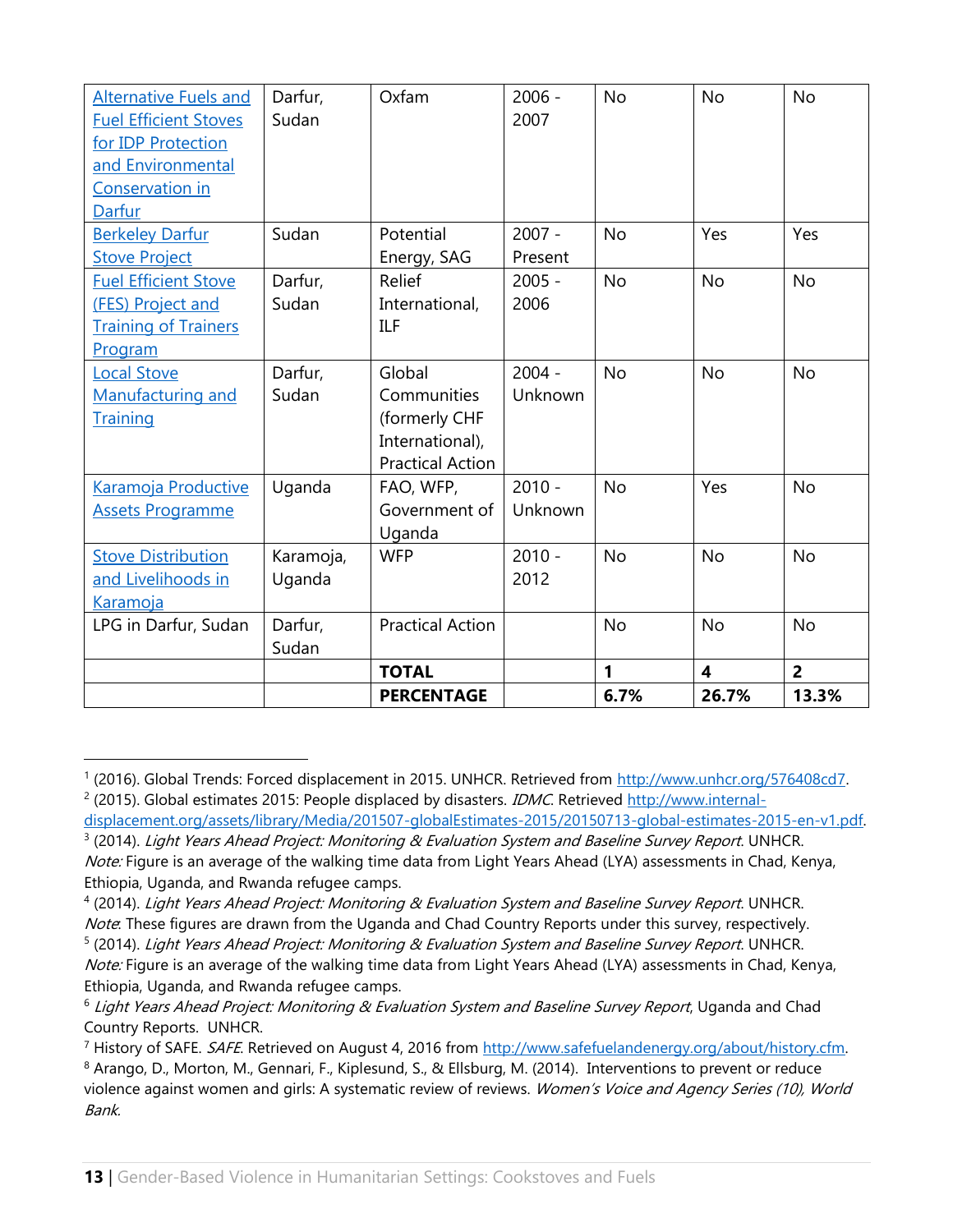<sup>9</sup> Ellsberg, M., Arango, D., Morton, M., Gennari, F., Kiplesund, S., Contreas, M., & Watts, C. (2015). Prevention of violence against women and girls: What does the evidence say? The Lancet, 385 (9977), 1555-1566.  $10$  (2001). Evaluation of the Dadaab firewood project, Kenya. UNHCR. Retrieved from [http://www.unhcr.org/research/RESEARCH/3b33105d4.pdf.](http://www.unhcr.org/research/RESEARCH/3b33105d4.pdf)

<sup>11</sup> (2014). Cooking fuel in Nzulo and Shasha displacement sites and the surrounding village of Nzulo: An end-line assessment report. WRC. Retrieved from [https://womensrefugeecommission.org/programs/fuel-and](https://womensrefugeecommission.org/programs/fuel-and-firewood/research-resources/document/download/1100)[firewood/research-resources/document/download/1100.](https://womensrefugeecommission.org/programs/fuel-and-firewood/research-resources/document/download/1100)

<sup>12</sup> Gadgil, A., Sosler, A., & Stein, D. (2013) Stove Solutions: Improving Health, Safety, and the Environment in Darfur with Fuel-Efficient Cookstoves. Solutions, 4 (1), 54-64.